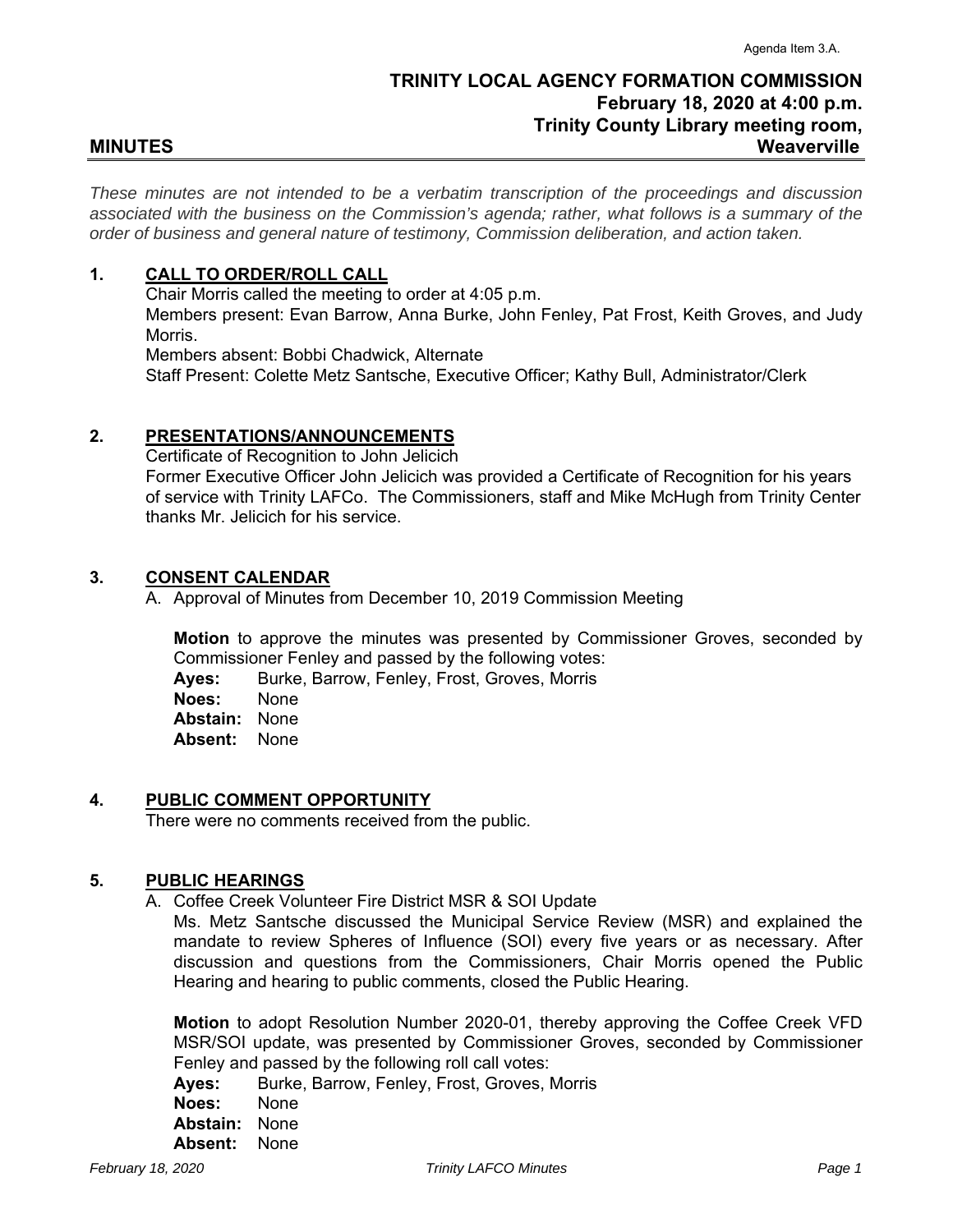B. Trinity Center Community Services District MSR & SOI

Ms. Metz Santsche explained there had been a couple of annexations prior to this update. Chair Morris opened the Public Hearing. Mike McHugh from Trinity Center CSD sated he appreciated the report that was completed. After discussion and questions from the Commissioners, Chair Morris closed the Public Hearing.

**Motion** to adopt Resolution Number 2020-02, thereby approving the Trinity Center CSD MSR/SOI update, was presented by Commissioner Frost, seconded by Commissioner Barrow and passed by the following roll call votes:

Ayes: Burke, Barrow, Fenley, Frost, Groves, Morris **Noes:** None

**Abstain:** None

**Absent:** None

## **6. NEW BUSINESS**

A. Selection of Vice Chair

**Motion** to nominate Commissioner Frost as Vice-Chari was presented by Commissioner Fenley, seconded by Commissioner Groves and passed by the following votes:

Ayes: Burke, Barrow, Fenley, Frost, Groves, Morris

**Noes:** None

**Abstain:** None

**Absent:** None

### **7. OLD BUSINESS**

- A. Special District Member Appointment Process Update Ms. Metz Santsche provided information regarding vacancies attributed to the resignation of Commissioners Bill Britton and Clarence Rose. Staff will be mailing a letter requesting nominations and election procedures.
- B. 2020 Planned Commission Meeting Schedule Change There was discussion regarding various options for the Commission Meeting Schedule. Option B suggested meeting on the 3<sup>rd</sup> Tuesday of every other month. **Motion** to approve Option B was presented by Commissioner Groves, seconded by Commissioner Frost and passed by the following votes: Ayes: Burke, Barrow, Fenley, Frost, Groves, Morris **Noes:** None **Abstain:** None

**Absent:** None

C. Review Financial Mid-Year Report

The Commission was provided with a review of the mid-year finances. **Motion** to accept the budget report as provided was presented by Commissioner Fenley, seconded by Commissioner Groves and passed by the following votes: Ayes: Burke, Barrow, Fenley, Frost, Groves, Morris **Noes:** None

**Abstain:** None

**Absent:** None

D. Commission Policies and Procedures Update – Section 1. and Section 2.

After discussion regarding the contingency section, staff was directed by the Commission